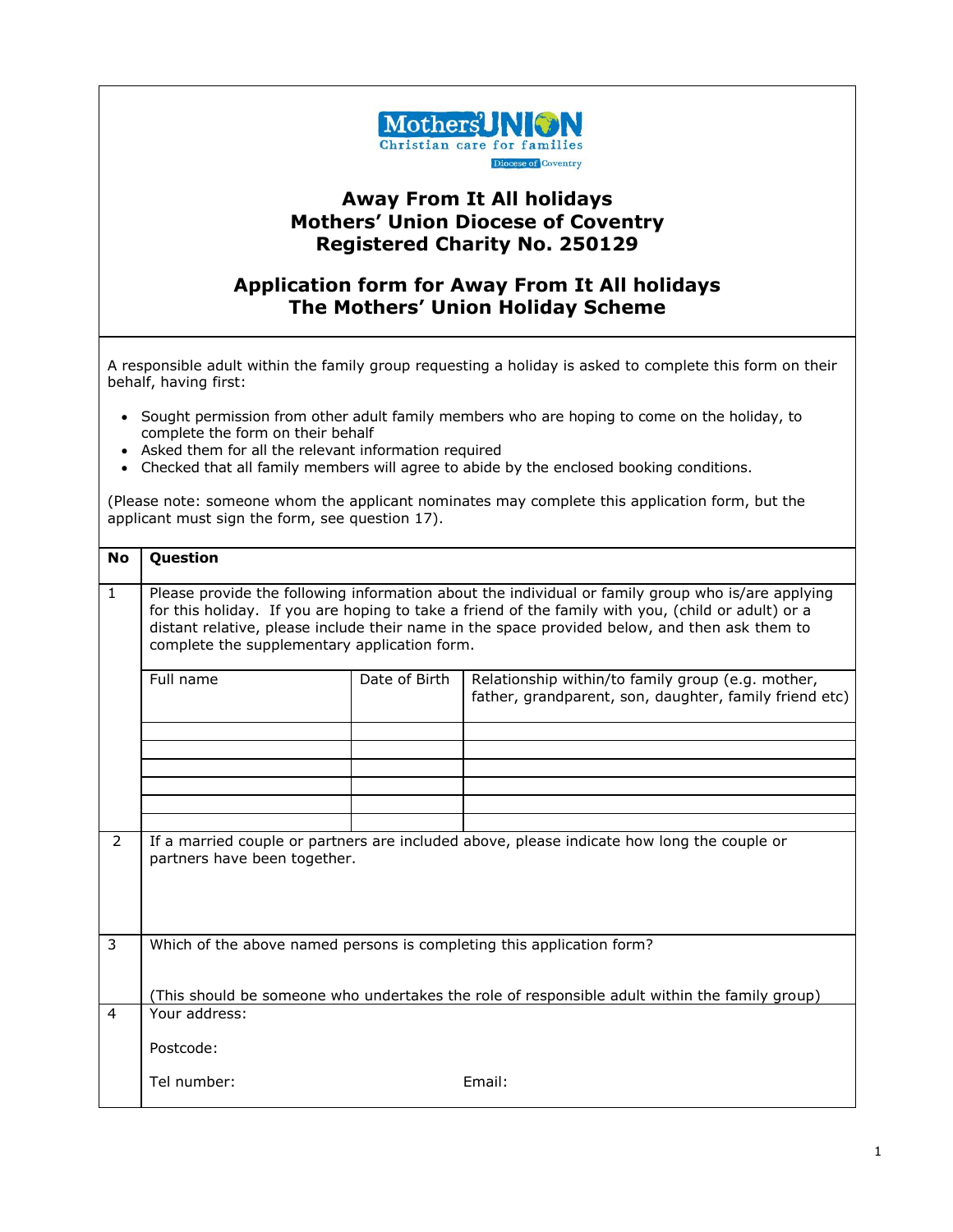| 5              | families. Please indicate below how this holiday will be of benefit to you/your family:                                                                                                                               | The Mothers' Union is a Christian organisation that seeks, through its project work, to support                                                                                                                                                                                                  |  |  |
|----------------|-----------------------------------------------------------------------------------------------------------------------------------------------------------------------------------------------------------------------|--------------------------------------------------------------------------------------------------------------------------------------------------------------------------------------------------------------------------------------------------------------------------------------------------|--|--|
| 6              | What sort of holiday would you like to have? Eg Short breaks to holiday camp, caravan, day trip                                                                                                                       |                                                                                                                                                                                                                                                                                                  |  |  |
| $\overline{7}$ | When did you/your family last have a holiday, and have you or anyone else who is applying to<br>come on this holiday received or submitted an application form for a holiday from the Mothers'<br>Union before?       |                                                                                                                                                                                                                                                                                                  |  |  |
| 8              | 1 should complete a supplementary application form).                                                                                                                                                                  | Please mention any current or recent physical or mental health problems you or any of those<br>within your immediate family group named on this application are/have experienced - attach<br>additional sheets if necessary: (Any distant relatives or friends who you have included in question |  |  |
| 9              | Please mention any medication which you or anyone within your immediate family group whose<br>name appears on this application form are currently taking:                                                             |                                                                                                                                                                                                                                                                                                  |  |  |
|                | Name:                                                                                                                                                                                                                 | Medication:                                                                                                                                                                                                                                                                                      |  |  |
| 10             | Have you or anyone else within your immediate family group who is applying to come<br>on this holiday experienced problems due to use of alcohol or other drugs?<br>YES/NO<br>If yes, please provide details:         |                                                                                                                                                                                                                                                                                                  |  |  |
| 11             | Do you, or anyone else within your immediate family group who is applying to come on this holiday<br>have any special needs?<br>YES/NO<br>If yes, please indicate who has the special needs, and what they are below: |                                                                                                                                                                                                                                                                                                  |  |  |
|                |                                                                                                                                                                                                                       |                                                                                                                                                                                                                                                                                                  |  |  |
|                | Name:                                                                                                                                                                                                                 | Special needs:                                                                                                                                                                                                                                                                                   |  |  |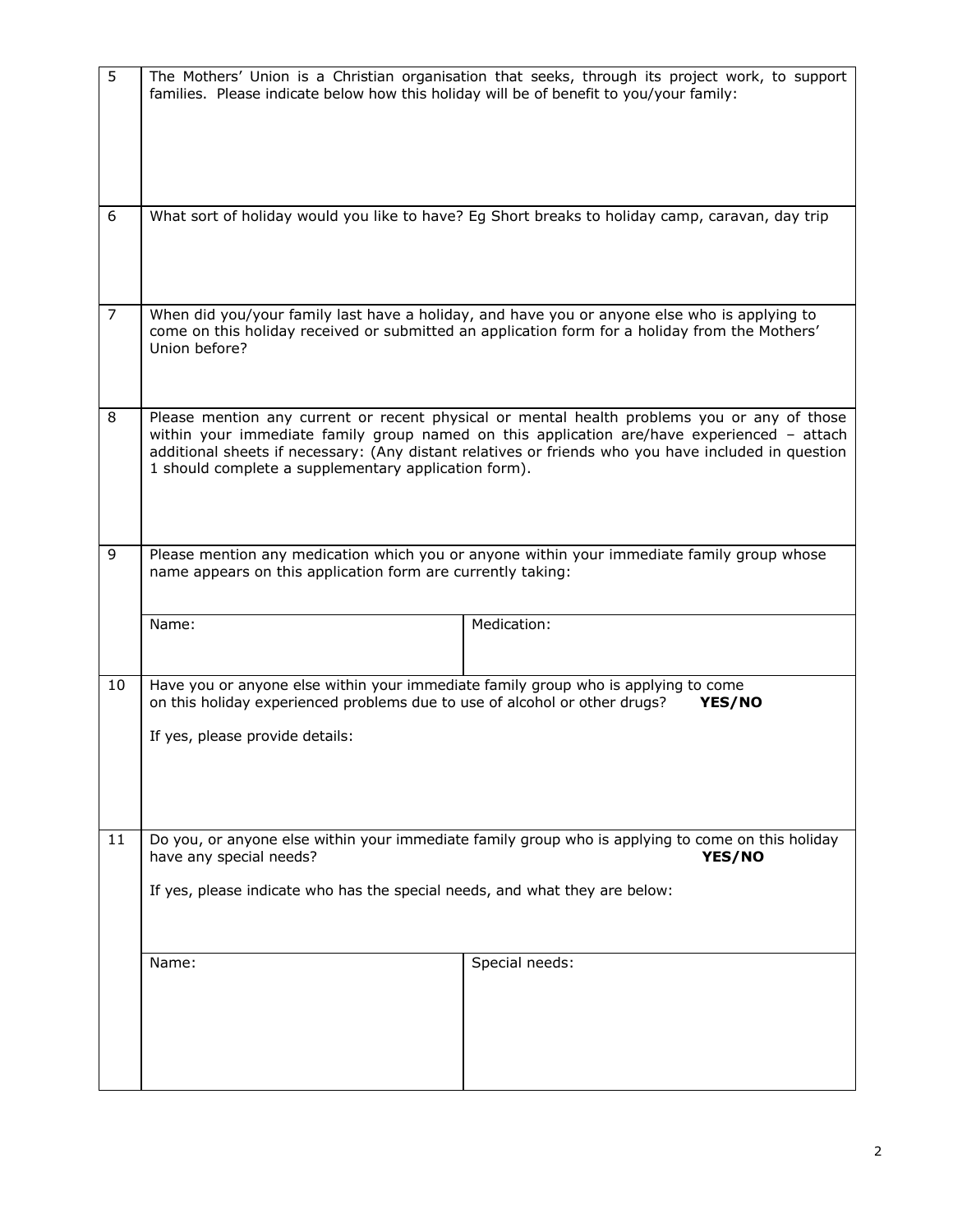| 12 | If any children within your immediate family group are included on this application, are any of<br>them currently the subject of a 'Child Protection Plan', or have been in the past?<br>YES/NO                                                                                                 |  |  |  |
|----|-------------------------------------------------------------------------------------------------------------------------------------------------------------------------------------------------------------------------------------------------------------------------------------------------|--|--|--|
|    | If yes, please indicate their name and provide details: (Attach additional sheet if necessary)                                                                                                                                                                                                  |  |  |  |
| 13 | During this holiday you will come in contact with other families and holidaymakers.<br>Because of this we are asking some questions of a personal nature that will help us assess your<br>holiday request further.                                                                              |  |  |  |
|    | Has your conduct, or the conduct of anyone in your immediate family group<br>YES/NO<br>included on this application form ever caused or been likely to cause significant<br>harm to a child or young person under the age of 18, or put a child or young<br>person at risk of significant harm? |  |  |  |
|    | Have you, or anyone in your immediate family group included on this application form:                                                                                                                                                                                                           |  |  |  |
|    | Ever been convicted of a criminal offence?<br><b>YES/NO</b><br>$\bullet$                                                                                                                                                                                                                        |  |  |  |
|    | If YES, please give details (declaration subject to the Rehabilitation of Offenders<br>Act 1974).                                                                                                                                                                                               |  |  |  |
|    | Have you ever been cautioned by the police or bound over to keep the peace?<br>YES/NO<br>$\bullet$                                                                                                                                                                                              |  |  |  |
|    | Have you ever been subject to an ASBO?<br>YES/NO<br>$\bullet$                                                                                                                                                                                                                                   |  |  |  |
|    | If YES, please give details and dates: (Attach additional sheet if necessary).                                                                                                                                                                                                                  |  |  |  |
|    |                                                                                                                                                                                                                                                                                                 |  |  |  |
| 14 | Is there anything else you would like us to know, as we consider this application?                                                                                                                                                                                                              |  |  |  |
|    |                                                                                                                                                                                                                                                                                                 |  |  |  |
|    |                                                                                                                                                                                                                                                                                                 |  |  |  |
|    |                                                                                                                                                                                                                                                                                                 |  |  |  |
|    |                                                                                                                                                                                                                                                                                                 |  |  |  |
|    |                                                                                                                                                                                                                                                                                                 |  |  |  |
|    |                                                                                                                                                                                                                                                                                                 |  |  |  |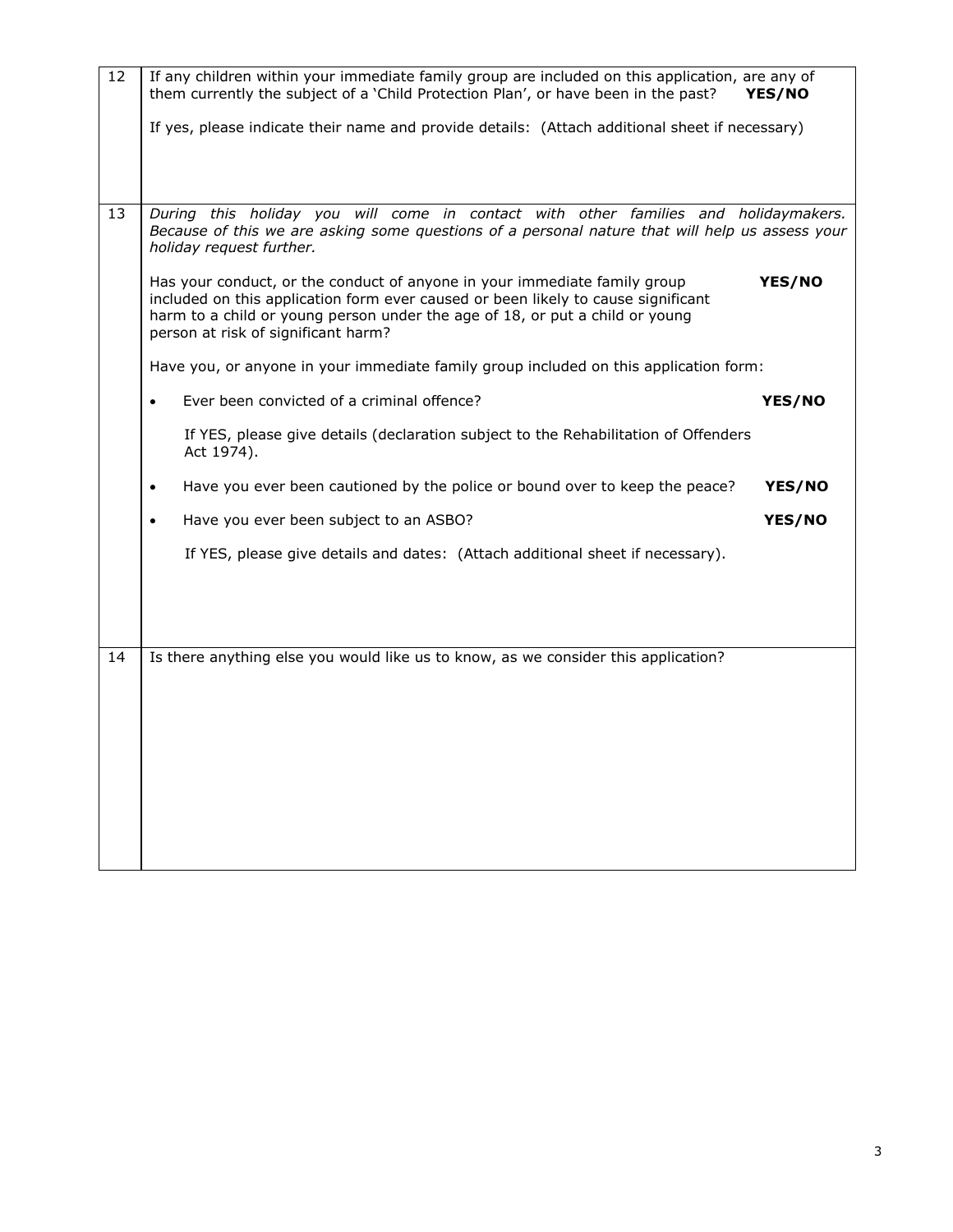| 15 | If Mothers' Union can, potentially, offer you a holiday, your application will need to be supported<br>by a referring agent, someone who knows you/your family in a professional capacity, such as your<br>GP, any other health professional, a social worker, a member of the clergy, a head teacher etc so<br>that they can assess whether the holiday we may potentially be able to offer you is suitable for<br>you. They will be asked to read through this form, and to complete a separate form confirming<br>their endorsement of your application. Mothers' Union may contact your referring agent to seek<br>clarification of any aspects of the application. |
|----|-------------------------------------------------------------------------------------------------------------------------------------------------------------------------------------------------------------------------------------------------------------------------------------------------------------------------------------------------------------------------------------------------------------------------------------------------------------------------------------------------------------------------------------------------------------------------------------------------------------------------------------------------------------------------|
|    | Please indicate the referring agent, profession, address contact and telephone number below:                                                                                                                                                                                                                                                                                                                                                                                                                                                                                                                                                                            |
|    | Referring Agent:                                                                                                                                                                                                                                                                                                                                                                                                                                                                                                                                                                                                                                                        |
|    | Profession:                                                                                                                                                                                                                                                                                                                                                                                                                                                                                                                                                                                                                                                             |
|    | Address:                                                                                                                                                                                                                                                                                                                                                                                                                                                                                                                                                                                                                                                                |
|    | Telephone Number:                                                                                                                                                                                                                                                                                                                                                                                                                                                                                                                                                                                                                                                       |
| 16 | Data Protection:                                                                                                                                                                                                                                                                                                                                                                                                                                                                                                                                                                                                                                                        |
|    |                                                                                                                                                                                                                                                                                                                                                                                                                                                                                                                                                                                                                                                                         |
|    | Under the General Data Protection Regulations 2018, Mothers' Union in the Diocese of Coventry<br>need your agreement to hold the information you have supplied:                                                                                                                                                                                                                                                                                                                                                                                                                                                                                                         |
|    | To copy in its entirety (including answers to questions 12-13) to whoever will act as a<br>$\bullet$<br>referring agent for you/your family.                                                                                                                                                                                                                                                                                                                                                                                                                                                                                                                            |
|    | For use in connection with our charitable purposes (Please note that if you answer 'yes' in<br>$\bullet$<br>response to questions 12-13 the information will be treated confidentially by those involved<br>in administering Away From It All holidays. All information received is stored under secure<br>conditions).<br>To pass on contact details and any other necessary information required to booking<br>$\bullet$<br>agents/holiday venue.                                                                                                                                                                                                                     |
|    | The General Data Protection Regulations 2018 indicates that information should be kept for no<br>longer than is necessary. In the context of AFIA holidays it is advisable for the records to be kept<br>for six years, after which they will be disposed of as confidential data. (If the paperwork includes<br>for example references to any serious incidents or notes of additional assessments that were<br>undertaken, further advice would be sought before the records are destroyed).                                                                                                                                                                          |
| 17 | Please sign here below, to confirm that:                                                                                                                                                                                                                                                                                                                                                                                                                                                                                                                                                                                                                                |
|    | To the best of your knowledge, the information you have supplied is true and complete. Any<br>$\bullet$<br>false statements may cause sufficient cause for not being selected for the holiday.<br>You give your consent to the information you have supplied being used in the ways indicated.<br>$\bullet$<br>You, on behalf of all applicants within your family group named on this form, agree to the<br>$\bullet$<br>Booking Conditions for Away From It All holidays, sent to you with this application form.                                                                                                                                                     |
|    | Date:                                                                                                                                                                                                                                                                                                                                                                                                                                                                                                                                                                                                                                                                   |
|    | Your full name (please print):<br>Your signature:                                                                                                                                                                                                                                                                                                                                                                                                                                                                                                                                                                                                                       |
| 18 | Please indicate here the number (if any) of additional sheets you have attached to this application<br>form:                                                                                                                                                                                                                                                                                                                                                                                                                                                                                                                                                            |